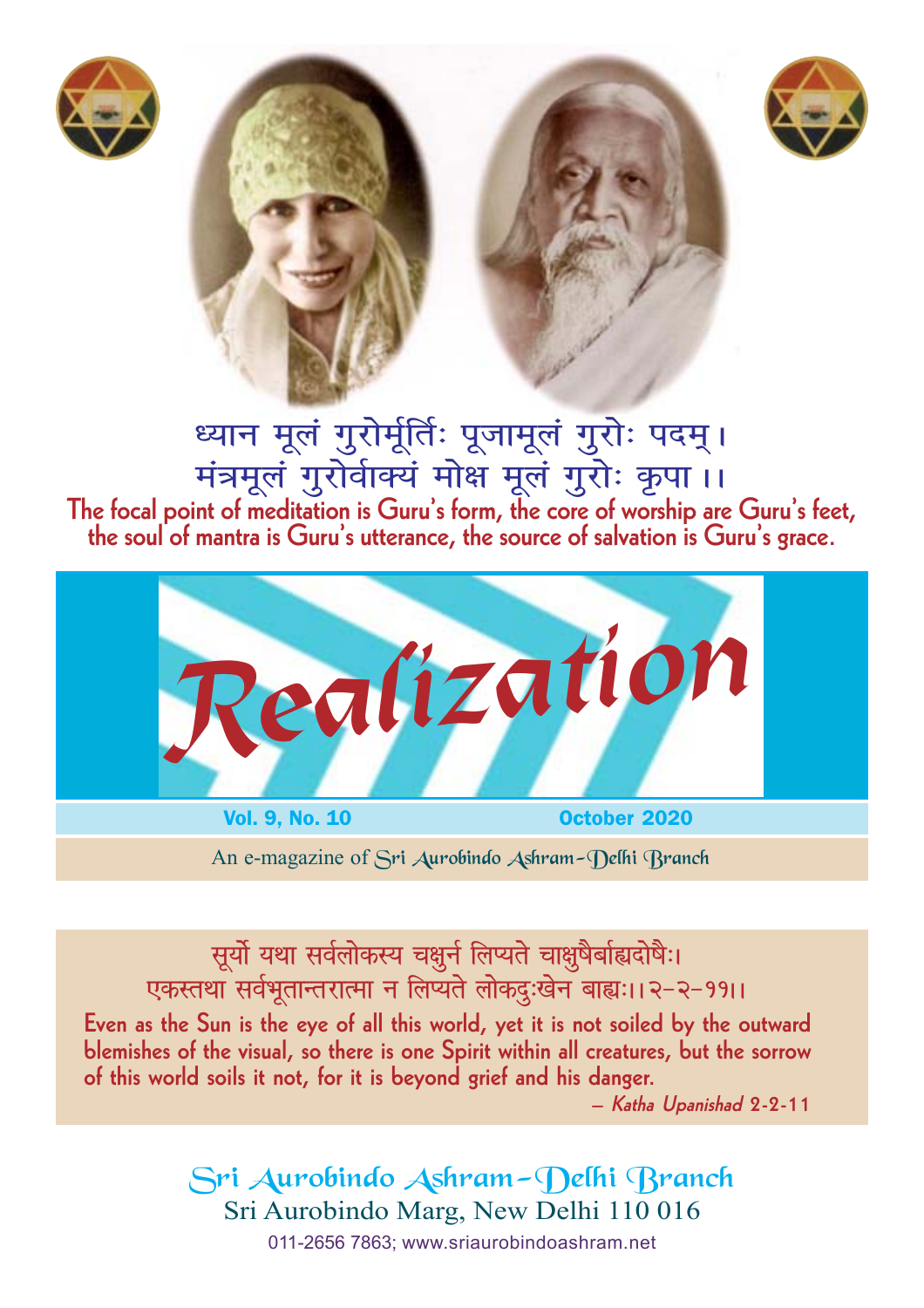# Ongoing & Forthcoming Events October 2020

Meditation & Satsang venue : Meditation Hall Monday – Saturday 7 –7:30 pm Collective Meditation Sunday Meditation & Discourses 10:00 – 11:30 am

We would like to share with you the good news that after remaining closed to visitors for about six months, Sri Aurobindo Ashram – Delhi Branch has decided to keep the Meditation Hall of the Ashram open to visitors every Sunday from 8 am - 1 pm, starting October 2020. Hence, Sunday Satsang and Shri Prashant Khanna's class on

Sunday will resume from 4 October.

| <b>Oct 04</b>                                   | <b>To KNow How To Suffer</b>                                        | Dr. Dr. Ramesh Bijlani         |                             |                            |  |  |
|-------------------------------------------------|---------------------------------------------------------------------|--------------------------------|-----------------------------|----------------------------|--|--|
|                                                 | (Based on the Mother's Words of Long Ago, p. 21)                    |                                |                             |                            |  |  |
|                                                 | <b>Musical offering</b>                                             | <b>Ms. Premsheela</b>          |                             |                            |  |  |
| <b>Oct 11</b>                                   | <b>Peaceful Acceptance</b>                                          | <b>Dr. Mithu Pal</b>           |                             |                            |  |  |
|                                                 | (Based on the Mother's Prayers & Meditations of 23 April 1914)      |                                |                             |                            |  |  |
|                                                 | <b>Musical offering</b>                                             | <b>Dr. Mithu Pal</b>           |                             |                            |  |  |
| <b>Oct 18</b>                                   | I am In the Battle (Based on Sri Aurobindo's Sonnets, p. 48)        |                                |                             | <b>Sh. Prashant Khanna</b> |  |  |
|                                                 | <b>Musical Offering</b>                                             |                                | <b>Dr. Maitreyee Karak</b>  |                            |  |  |
| <b>Oct 25</b>                                   | <b>Self-conquest</b>                                                | <b>Dr. Ramesh Bijlani</b>      |                             |                            |  |  |
|                                                 | (Based on Sri Aurobindo's Essays on Philosophy & Yoga, pp. 441-444) |                                |                             |                            |  |  |
|                                                 | <b>Musical Offering</b>                                             | <b>Ms. Premsheela</b>          |                             |                            |  |  |
| <b>Sundays: 04, 11, 25</b><br>11:30 am-12:30 pm |                                                                     | <b>Sri Aurobindo's Sonnets</b> | <b>Shri Prashant Khanna</b> |                            |  |  |

The precautions to minimise the spread of the coronavirus, which everybody is familiar with now, would of course be observed. With masked faces, we look forward to welcoming your masked faces on Sunday forenoons in October.

## **Talks on the Ashram's YouTube Channel**

| <b>Oct 02</b> | <i><b>Udaarta (Generosity)</b></i> | <b>Dr. Aparna Roy</b> |
|---------------|------------------------------------|-----------------------|
| <b>Oct 16</b> | <i><b>Samata (Equanimity)</b></i>  | <b>Dr. Aparna Roy</b> |
| <b>Oct 30</b> | <b>Shanti (Peace)</b>              | <b>Dr. Aparna Roy</b> |

| Sri Aurobindo Ashram-Delhi Branch's SOCIAL MEDIA LINKS |                             |                                                         |  |  |  |
|--------------------------------------------------------|-----------------------------|---------------------------------------------------------|--|--|--|
| YouTube                                                |                             | https://youtube.com/sriaurobindoashramdelhibranch       |  |  |  |
| Facebook                                               | ÷                           | http://facebook.com/sriaurobindoashramdelhibranch       |  |  |  |
| Instagram                                              | ÷                           | https://www.instagram.com/sriaurobindoashramdelhibranch |  |  |  |
| Twitter                                                | ÷                           | https://twitter.com/saadelhibranch                      |  |  |  |
| Website                                                | ÷                           | http://sriaurobindoashram.net/                          |  |  |  |
| Micro Website                                          | $\mathcal{L}^{\mathcal{A}}$ | http://sriaurobindoashram.net/Mirra100/                 |  |  |  |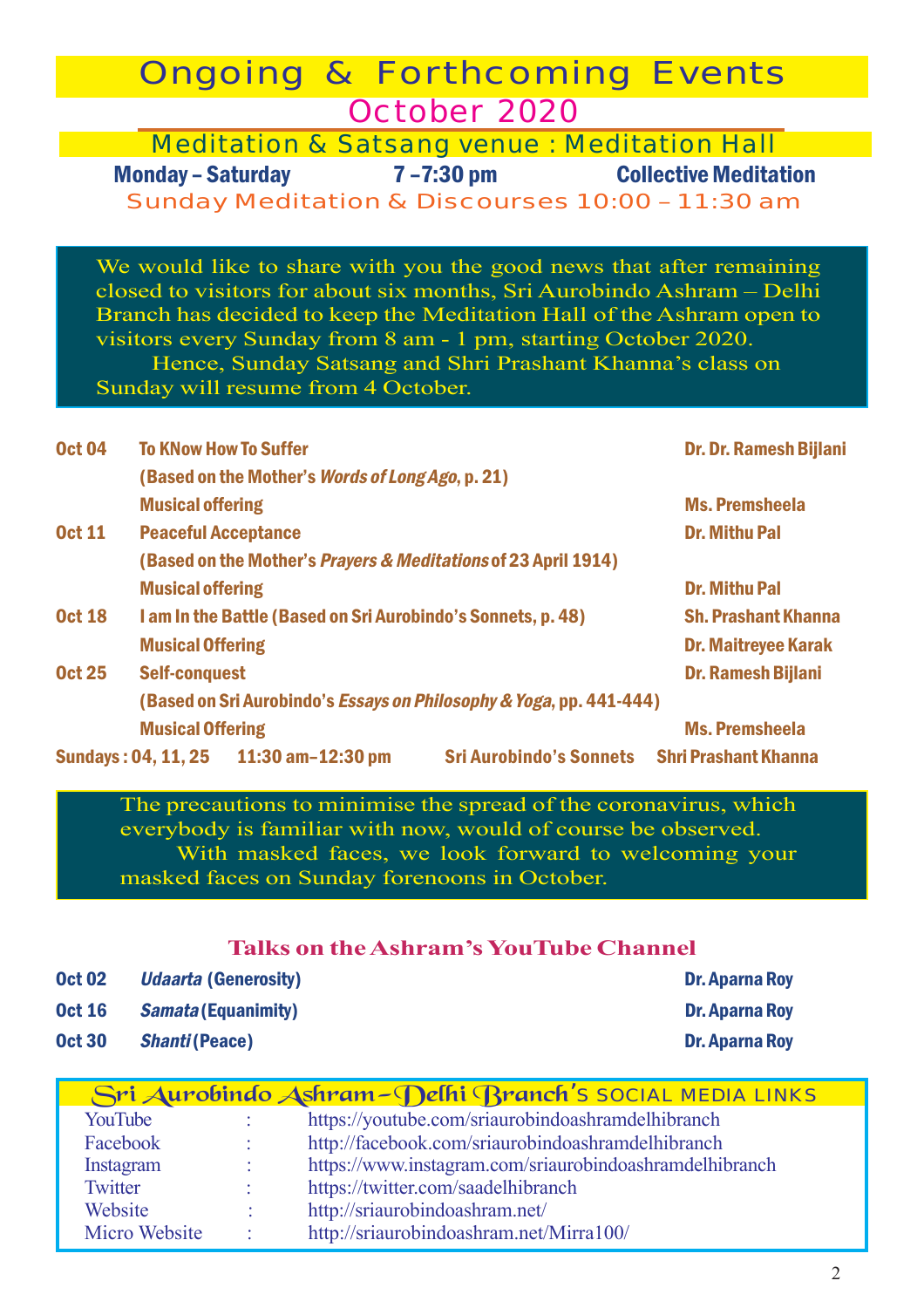## Ashram Library (Knowledge) Tuesday to Sunday Timings : 10:00 A.M. – 4:30 P.M. (Monday closed) *Contact :* 2656 7863

Note: Corona Virus (COVID-19) pandemic has forced all Ashram activities including Library in abeyance. Please make a statuscheck on the Ashram website, www.sriaurobindoashram.net.

# Matri Kala Mandir (MKM) CLASSES

Corona Virus (COVID-19) outbreak has forced all Matri Kala Mandir classes in abeyance. Please make a status-check on the Ashram website, www.sriaurobindoashram.net.

Note: Hence entry to the Ashram premises is severely restricted.

# The Mother's Integral Health Centre Activities

Phone 011-2685 8563, Sanjeeb: 88005 52685, Mrs. Bhatia: 93122 65447 ; <tmihc2000@gmail.com>

## Ongoing activities venue: ONLY on SKYPE (ID: tmihc2000) Monday 4:00-4:45 pm Vivekachoodamani Discourse Dr. Tarun Baveja Tue/Thu 4:00-4:45 pm Sadhana Panchaam Discourse Dr. Tarun Baveja Wed/Fri 4:00-4:45 pm Vidyas in the Upanishads Discourse Dr. Tarun Baveja Saturday 4:00-4:45 pm Bhagvad Gita Sadhana Discourse Dr. Tarun Baveja Sunday 4:00-4:45 pm Satsang Discourse Dr. Tarun Baveja Contact: 011-2685 8563; Ms. Swati Kohli <swatikohli3@gmail.com>

Corona Virus (COVID-19) outbreak has forced other Health Centre activities in abeyance. Please make a status-check on the Ashram website, www.sriaurobindoashram.net.

Note: Hence entry to the Ashram premises is severely restricted.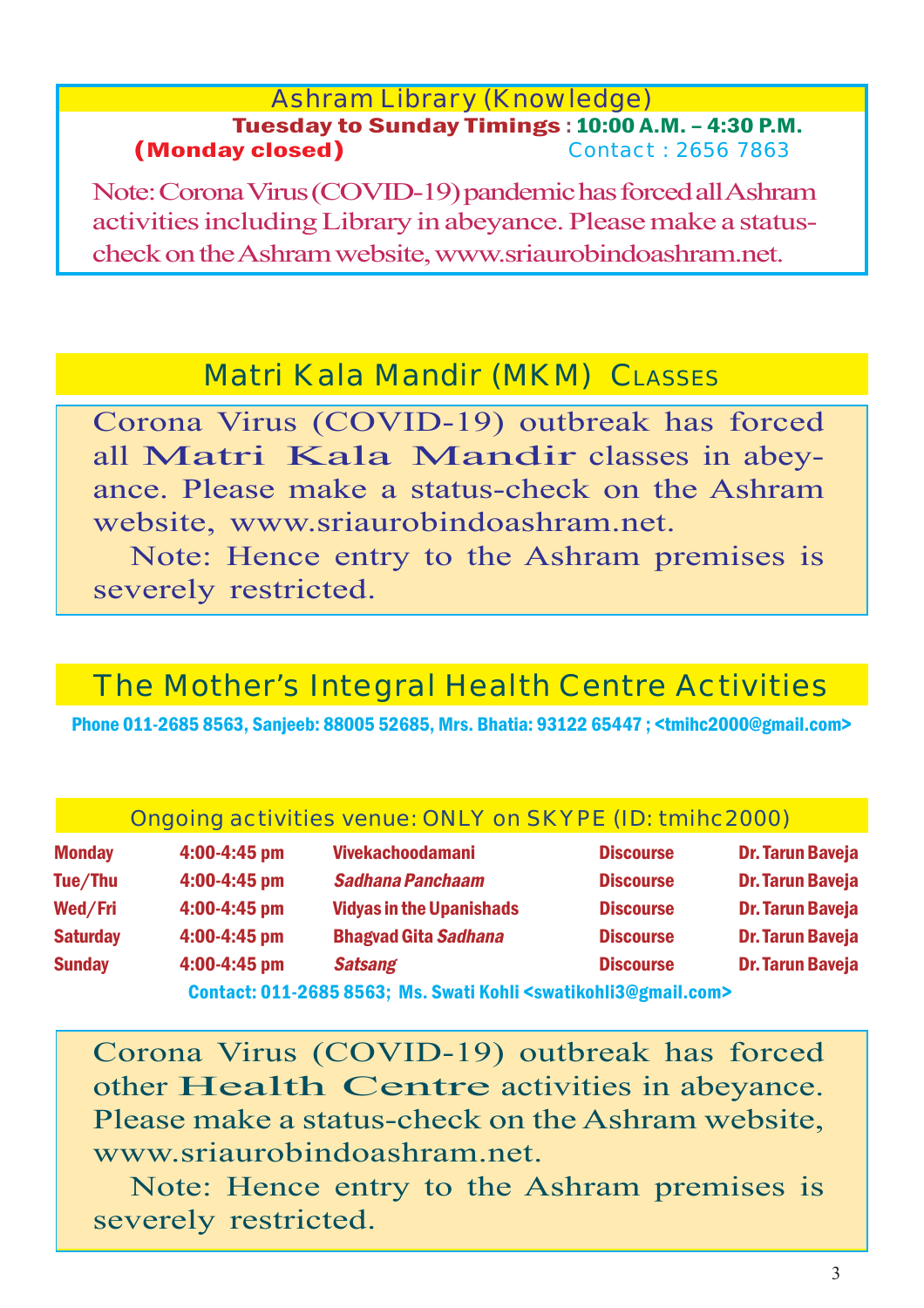## Ish and Jagat

The Isha Upanishad in its very inception goes straight to the root of the problem the Seer has set out to resolve; he starts at once with the two supreme terms of which our existence seems to be composed and in a monumental phrase, cast into the bronze of eight brief but sufficient words, he confronts them and sets them in their right & eternal relation. *Ishâ vâsyam idam sarvam yat kincha jagatyâm jagat*. Ish and Jagat, God and Nature, Spirit and World, are the two poles of being between which our consciousness revolves. This double or biune reality is existence, is life, is man. The Eternal seated sole in all His creations occupies the ever-shifting Universe and its innumerable whorls and knots of motion, each called by us an object, in all of which one Lord is multitudinously the Inhabitant. From the brilliant suns to the rose and the grain of dust, from the God and the Titan in their dark or their luminous worlds to man and the insect that he crushes thoughtlessly under his feet, everything is His temple and mansion. He is the veiled deity in the temple, the open householder in the mansion; for Him and His enjoyment of the multiplicity & the unity of His being, all were created and they have no other reason for their existence. For habitation by the Lord is all this, everything whatsoever that is moving thing in her that moves.

The problem of a perfect life upon earth, a life free from those ills of which humanity seems to be the eternal and irredeemable prisoner & victim, can only be solved, in the belief of the Vedantins, if we go back to the fundamental nature of existence; for there alone can we find the root of the evil and the hint of the remedy. They are here in the two words Ish & Jagat. The Inhabitant is the Lord; in this truth, in the knowledge of it by our minds, in the realisation of it by our whole nature and being is the key of escape for the victim of evil, the prisoner of limitation and death. On the other hand, Nature is a fleeting & inconstant motion preserved by the harmonious fixity of the laws which govern its particular motions. This subjection and inconstancy of Nature is the secret of our bondage, death, limitation and suffering. We who entangle ourselves in the modalities of Nature, must, if we would escape from her confounding illusions, realise the other pole of our existence, unqualified Spirit or God. By rising to the God within us, we become free, liberated from the bondage of the world and the snare of death. For God is freedom, God is immortality. *Mrityum tirtwâ amritam asnute*. Crossing over death, we enjoy immortality.

This relation of Nature & Spirit, World & God, on which the Seer fixes, Nature the mansion, God the occupant, is their practical, not their essential relation. Conscious existence is Brahman, single & indivisible; Spirit & Nature, World and God are one; *anejad ekammanaso javiyas*,—they are One unmoving swifter than mind. But for life, whether bound or free, and for the movement from bondage to freedom, this One must always be conceived as a double or biune term in which God is the reverse side of Nature, Nature the obverse side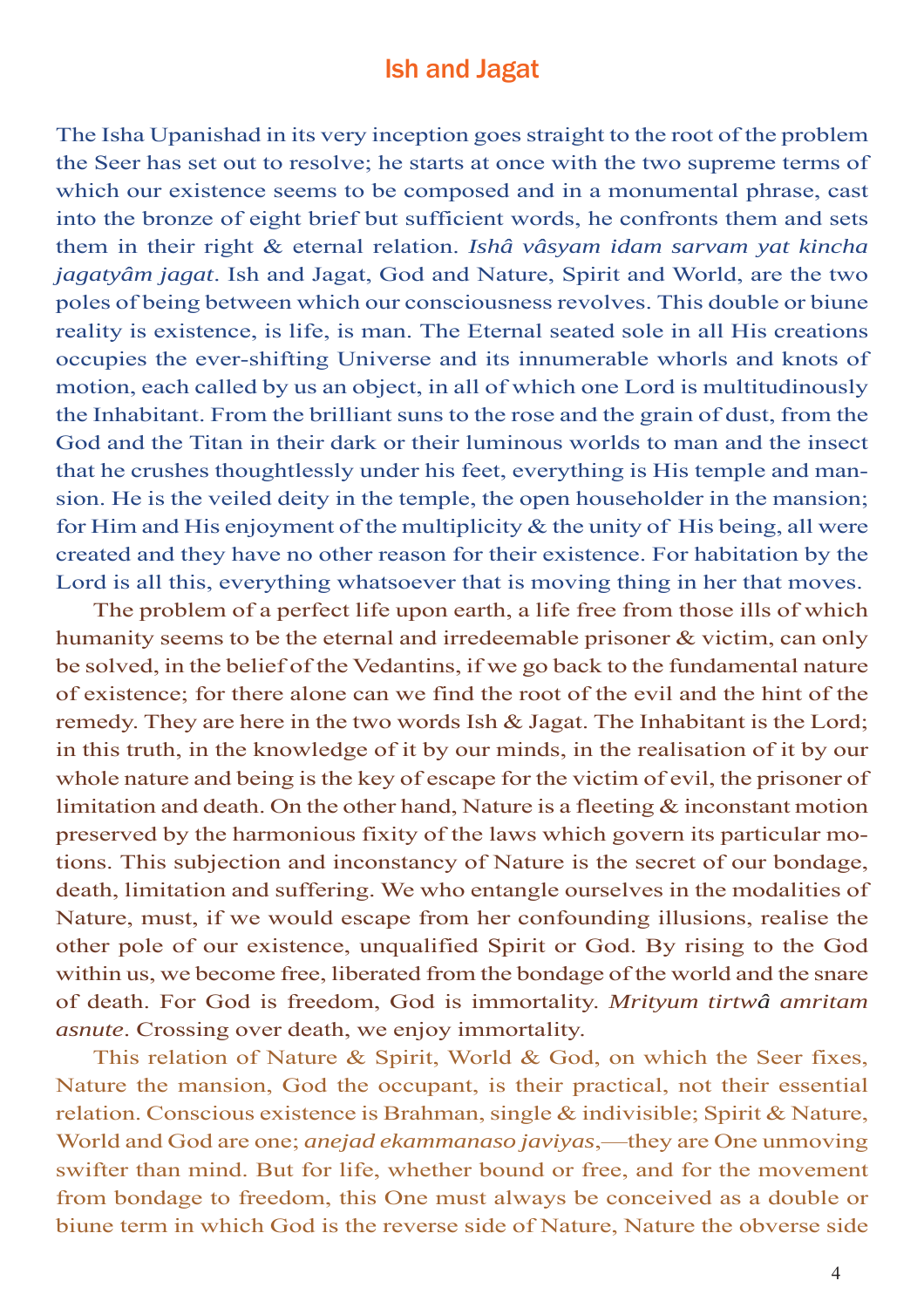of God. The distinction has been made by Spirit itself in its own being for the object which the Seer expresses in the single word *vâsyam*. God has thrown out His own being in the spatial  $&$  temporal movement of the Universe, building up forms in His mobile extended self consciousness which He conceives as different from His still & eternal, regarding, occupying & enjoying self-consciousness, so that He as soul, the subject, may have an objective existence which it can regard, occupy & enjoy, the householder of its self mansion, the god of its self-temple, the king of its self-empire. In this cosmic relation of Spirit to Nature the word Ishâ expresses the perfect and absolute freedom, eternally uninfringed, with which the Spirit envisages its objects and occupies its kingdom. World is not a material shell in which Spirit is bound, nor is Spirit a roving breath of things ensnared to which the object it inspires is a prison-house. The indwelling God is the lord of His creations and not their servant or prisoner; as a householder is lord of his dwelling-places to enter them and go forth from them at his will and to pull down what he has built up whenever it ceases to please him or be serviceable to his needs, so the Spirit is free to enter or go forth from its bodies and has power to build, destroy and rebuild whatever it pleases in this universe. The very universe itself It is free at any moment to destroy and recreate. God is not bound; He is the free and unopposed master of His creations.

This word Ishâ, the Lord, is placed designedly at the opening of this great strain of Vedantic thought to rule as with a mastertone all its rhythms. It is the key to everything that follows in the eighteen verses of the Upanishad. Not only does it contradict all mechanical theories of the Universe and assert the preexistence, omnipotence, majesty and freedom of the transcendent Soul of things within, but by identifying the Lord of the universe with the Spirit in all bodies it asserts the greatness, freedom and secret omnipotence of the soul of man that seems here to wander thus painfully entangled and bewildered. Behind all the veils of his nature, the soul in man also is master, not slave, not bound, but free. Grief, death and limitation are instruments of some activity it is here to fulfil for its own delight, and the user is not bound to his instruments; he can modify them, he can reject, he can change. If, then, we appear as though bound, by the fixed nature of our minds and bodies, by the nature of the visible universe, by the dualities of grief  $\&$  joy, pleasure and pain, by the chain of cause and effect or by any other chain, shackle or tie whatsoever, the bondage is a semblance and can be nothing more. It is Maya, a willed illusion of bondage, or it is Lila, a selfchosen play at bondage. Like a child pretending to be this or that and identifying itself with its role the Purusha, this divine inhabitant within, may seem to forget his freedom, but even when he forgets, the freedom is still there, self-existent, therefore inalienable. Never lost except in appearance, it is recoverable even in appearance. The game of the world-existence is not a game of bondage alone, but equally of freedom & the liberation from bondage.

– *Sri Aurobindo*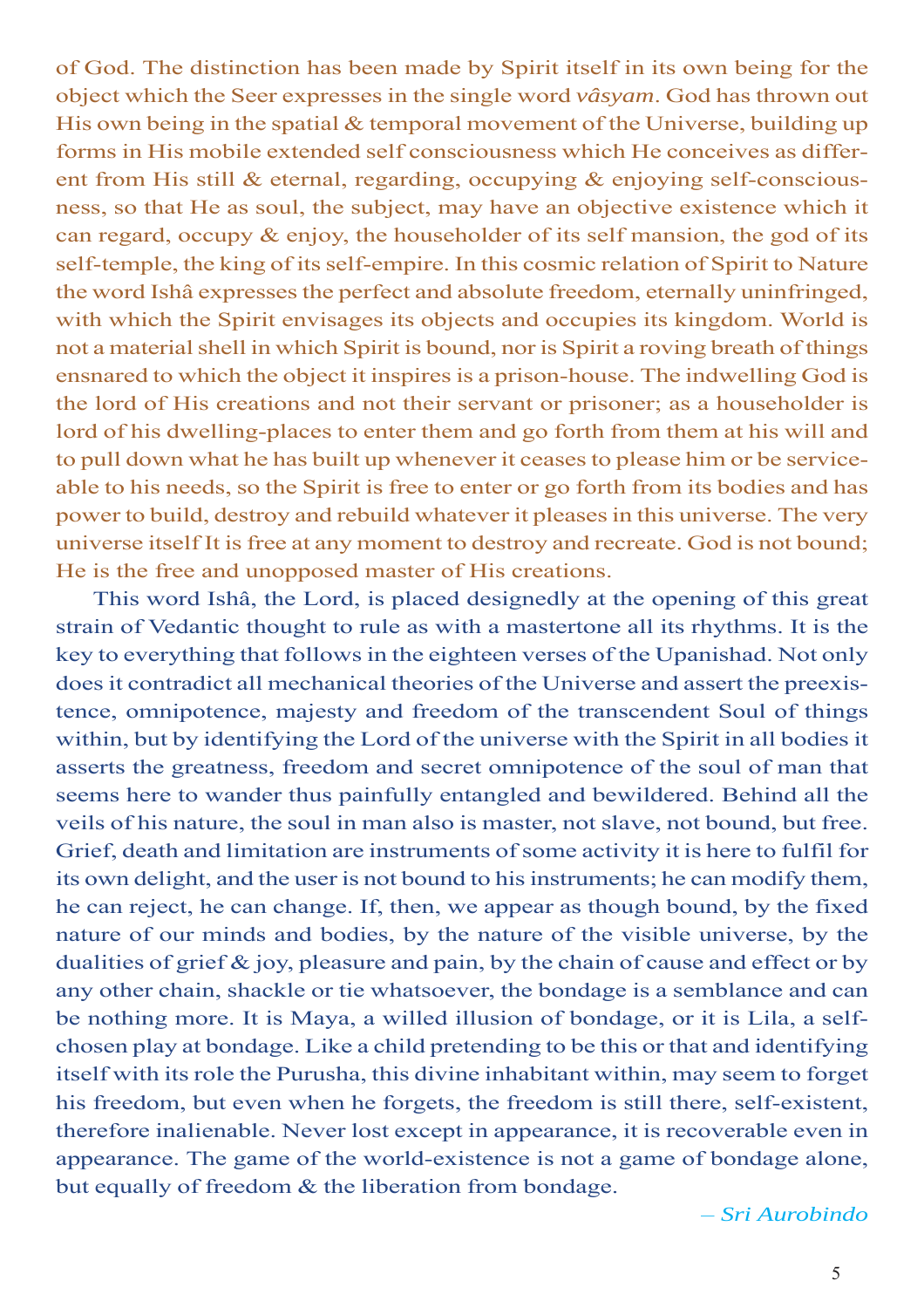## Ashram Activities

**CHACHAJI'S** *PUNYATITHI* : On 2nd September 2020, the day Shri Surendra Nath Jauhar (fondly called Chachaji) left his body in 1986, the day's events began with an Invocation for the divine Presence and Mother's blessings by Km. Srila Basu in the Meditation Hall. Later in the forenoon, a *havan* was conducted at Chachaji's *samadhi*, and the Ashram community paid floral tributes at his



*samadhi*. In the evening, Lights of Aspiration were kindled at the Shrine of Sri Aurobindo and near Chachaji's *samadhi*. Then Tara Didi read a few passages from Sri Aurobindo's epic, *Savitri*, accompanied by a musical offering by the Ashram choir in the Meditation Hall.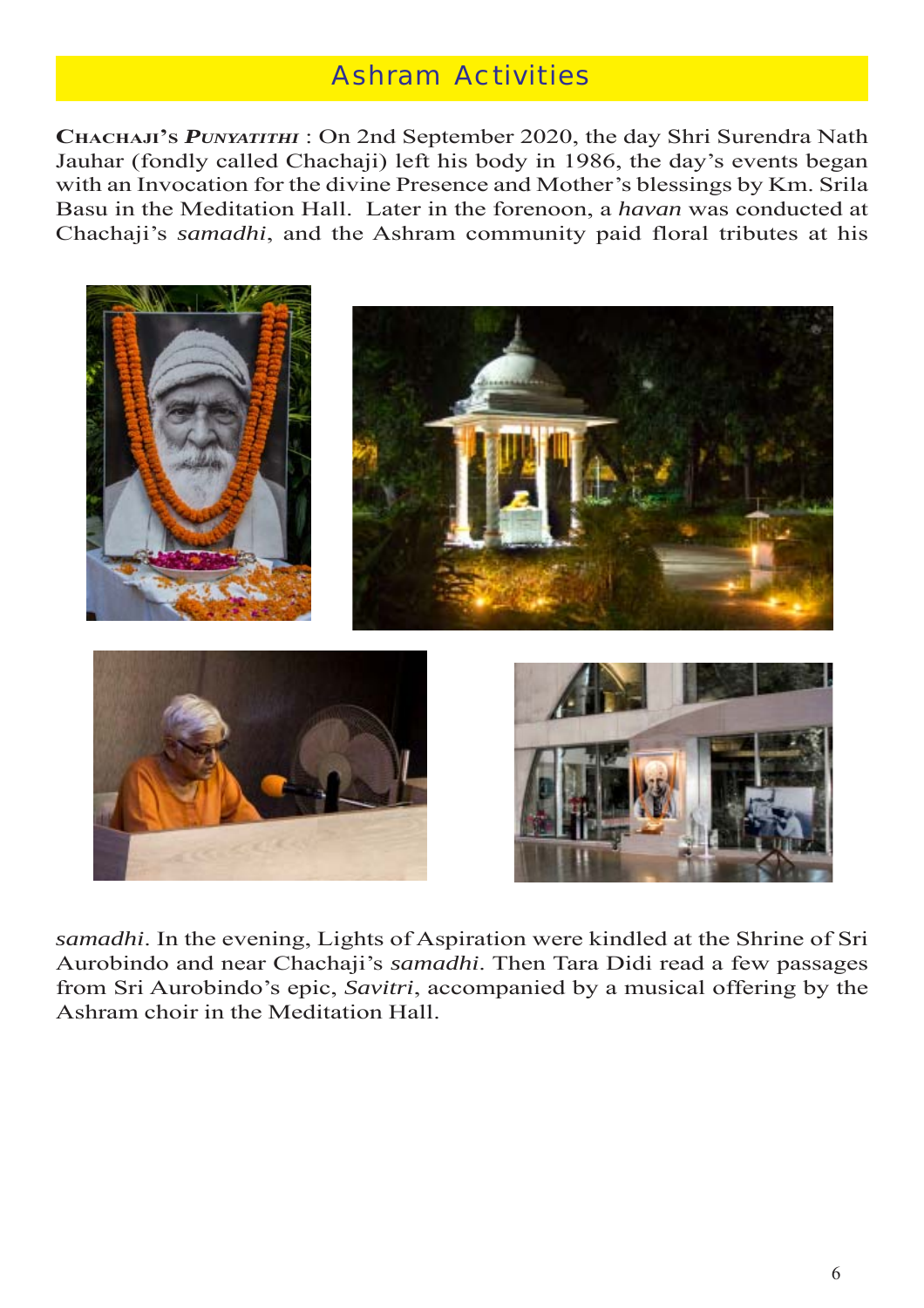#### Editor's Note

"Serialization of *The Message of the Gita* in 'Realization' began from February 2017. The book was compiled by Shri Anil Baran and first published in 1938 by Sri Aurobindo Ashram, Pondicherry. Commentary text in the book derived from *Essays on the Gita* was no intellectual undertaking by Sri Aurobindo but rather "... whatever spiritualisation and divinisation it [his own intellect] attained was through the descent of a higher supra-intellectual knowledge into that silence. The book, Essays on the Gita, itself was written in that silence of the mind, without intellectual effort and by a free activity of this knowledge from above."

Text has been rearranged to suit the magazine format, and phonetic rendering of Sanskrit text in Roman Script has been incorporated. \* \* \* \* \*

Sri Aurobindo considers the message of the Gita to be the basis of the great spiritual movement which has led and will lead humanity more and more to its liberation... escape from falsehood and ignorance... From the time of its first appearance, the Gita has had an immense spiritual action; but with the new interpretation [*Essays on the Gita*] that Sri Aurobindo has given to it, its influence has increased considerably and has become decisive. **Figure 1**  $\blacksquare$  *The Mother* \* \* \* \* \*

The world abounds with scriptures sacred and profane, with revelations and half-revelations, with religions and philosophies, sects and schools and systems. To these the many minds of a half-ripe knowledge or no knowledge at all attach themselves with exclusiveness and passion and will have it that this or the other book is alone the eternal Word of God... It may therefore be useful in approaching an ancient Scripture, such as the... Gita, to indicate precisely the spirit in which we approach it and what exactly we think we may derive from it that is of value to humanity and its future... In the Gita there is very little that is merely local or temporal and its spirit is so large, profound and universal that even this little can easily be universalised without the sense of the teaching suffering any diminution or violation; rather by giving an ampler scope to it than belonged to the country and epoch, the teaching gains in depth, truth and power. Often indeed the Gita itself suggests the wider scope that can in this way be given to an idea in itself local or limited... the principal ideas suggestive and penetrating which are woven into its complex harmony, are eternally valuable and valid; for they are not merely the luminous ideas or striking speculations of a philosophic intellect, but rather enduring truths of spiritual experience, verifiable facts of our highest psychological possibilities...

We do not belong to the past dawns, but to the noons of the future. A mass of new material is flowing into us; we have not only to assimilate the influences of the great theistic religions of India and of the world... but to take full account of the potent though limited revelations of modern knowledge and seeking... All this points to a new, a very rich, a very vast synthesis; a fresh and widely embracing harmonisation of our gains is both an intellectual and a spiritual necessity of the future. But just as the past syntheses have taken those which preceded them for their starting-point, so also must that of the future... proceed from what the great bodies of realised spiritual thought and experience in the past have given. Among them the Gita takes a most important place. – Sri Aurobindo in *Essays on the Gita* \* \* \* \* \*

#### Preface to *THE MESSAGE OF THE GITA*

The Gita is a great synthesis of Aryan spiritual culture and Sri Aurobindo's luminous exposition of it, as contained in his *Essays on the Gita*, sets out its inner significances in a way that brings them home to the modern mind. I have prepared this commentary summarising its substance with the permission of Sri Aurobindo. The notes have been entirely compiled from the *Essays on the Gita* and arranged under the slokas in the manner of the Sanskrit commentators.

 Sri Aurobindo Ashram, Pondicherry, 21<sup>st</sup> February, 1938 – ANILBARAN, Editor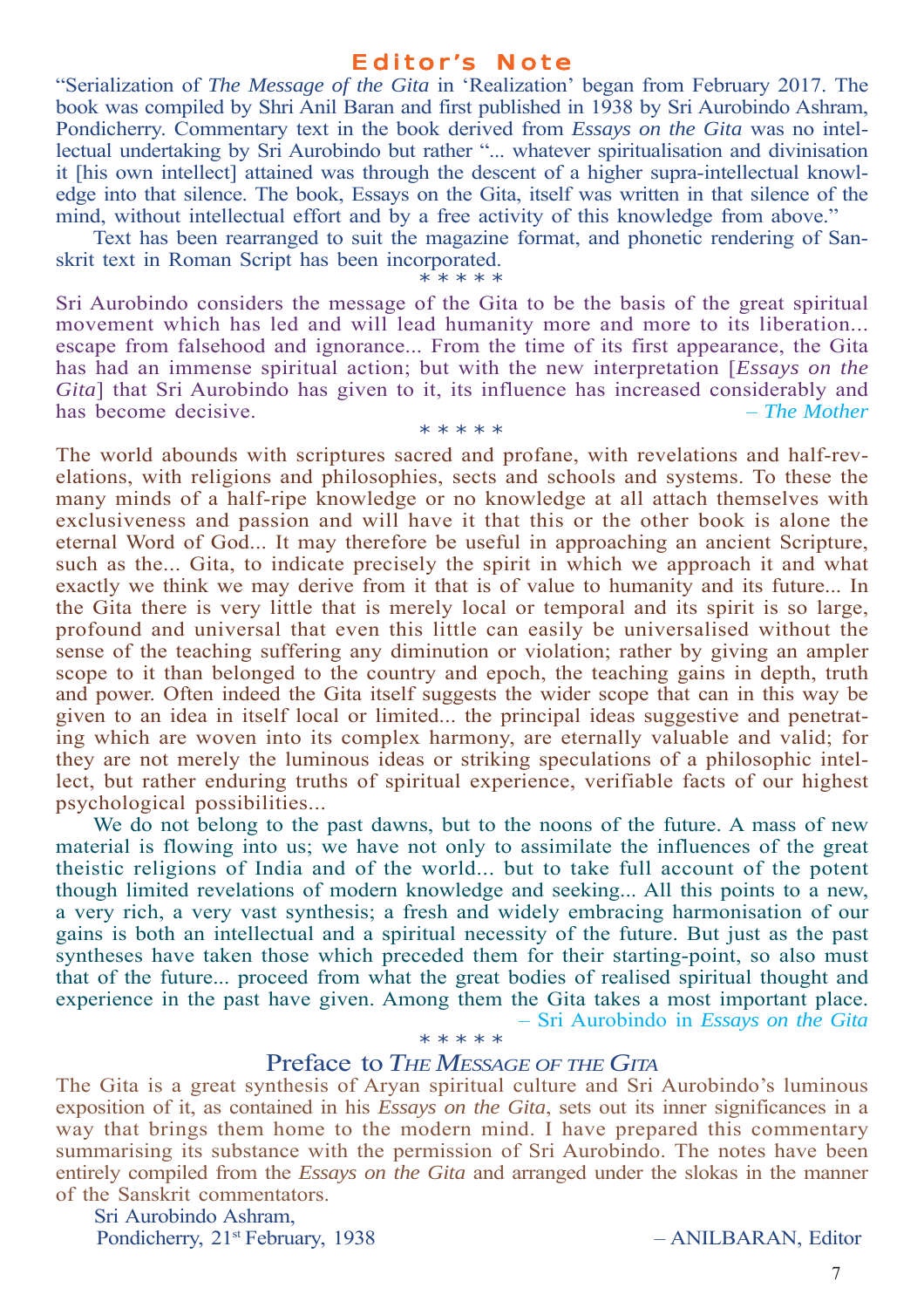# THE MESSAGE OF THE G

With Text, Translation and Notes As INTERPRETED BY

SRI AUROBINDO

Edited by ANILBARAN ROY

\* \* \* \* \*

#### SEVENTEENTH CHAPTER (CONTD.)

श्रीभगवानुवाच -

## मनःप्रसादः सौम्यत्वं मौनमात्मविनिग्रहः। भावसंशुद्धिरित्यतत्तपो मानसमुच्यते।। १७-१६।। **Manahprasaadah saumyatwam maunamaatmavinigrahah; Bhaavasamshuddhirityetat tapo maanasamuchyate. 17-16**

A clear and calm gladness of mind, gentleness, silence, self-control, the purifying of the whole temperament—this is called the askesis of the mind.

श्रद्धया परया तप्तं तपस्तत्त्रिविधं नरैः।

अफलाकांक्षिभिर्युक्तैः सात्त्विकं परिचक्षते।। १७-१७।।

**Shraddhayaa parayaa taptam tapastattrividham naraih; Aphalaakaangkshibhiryuktaih saattwikam parichakshate. 17-17**

This threefold askesis, done with a highest enlightened faith, with no desire for fruit, harmonised, is said to be sattwic<sup>\*</sup>

**\* Here comes in all that quiets or disciplines the rajasic and egoistic nature and all that replaces it by the happy and tranquil principle of good and virtue. This is the askesis of the sattwic dharma so highly prized in the system of the ancient Indian culture. Its greater culmination will be a high purity of the reason and will, an equal soul, a deep peace and calm, a wide sympathy and preparation of oneness, a reflection of the inner soul's divine gladness in the mind, life and body. There at that lofty point the ethical is already passing away into the spiritual type and character. And this culmination too can be made to transcend itself, can be raised into a higher and freer light, can pass away into the settled godlike energy of the supreme nature. And what will remain then will be the spirit's immaculate Tapas, a highest will and luminous force in all the members, acting in a wide and solid calm and a deep and pure spiritual delight, Ananda. There will then be no farther need of askesis, no tapasya, because all is naturally and easily divine, all is that Tapas. There will be no separate labour of the lower energism, because the energy of Prakriti will have found its true source and base in the transcendent will of the Purushottama. Then, because of this high initiation, the acts of this energy on the lower planes also will proceed naturally and spontaneously from an innate perfect will and by an inherent perfect guidance. There will be no limitation by any of the present dharmas; for there will be a free action far above the rajasic and tamasic nature, but also far beyond the too careful and narrow limits of the sattwic rule of action.**

**As with tapasya, all giving also is of an ignorant tamasic, an ostentatious rajasic or a disinterested and enlightened sattwic character.**

> सत्कारमानपूजार्थं तपो दम्भेन चैव यत<mark>्</mark>र। क्रियते तदिह प्रोक्तं राजसं चलमधुवम् । । १७-१८।। **Satkaaramaanapoojaartham tapo dambhena chaiva yat; Kriyate tadiha proktam raajasam chalamadhruvam. 17-18**

The askesis which is undertaken to get honour and worship from men, for the sake of outward glory and greatness and for ostentation is said to be rajasic, unstable and fleeting.

ewa - पूढग्राहेणात्मनो यत्पीडया क्रियते तपः।<br>परस्योत्सादनार्थं वा तत्तामसमुदाहृतम्।। 9७-१९।।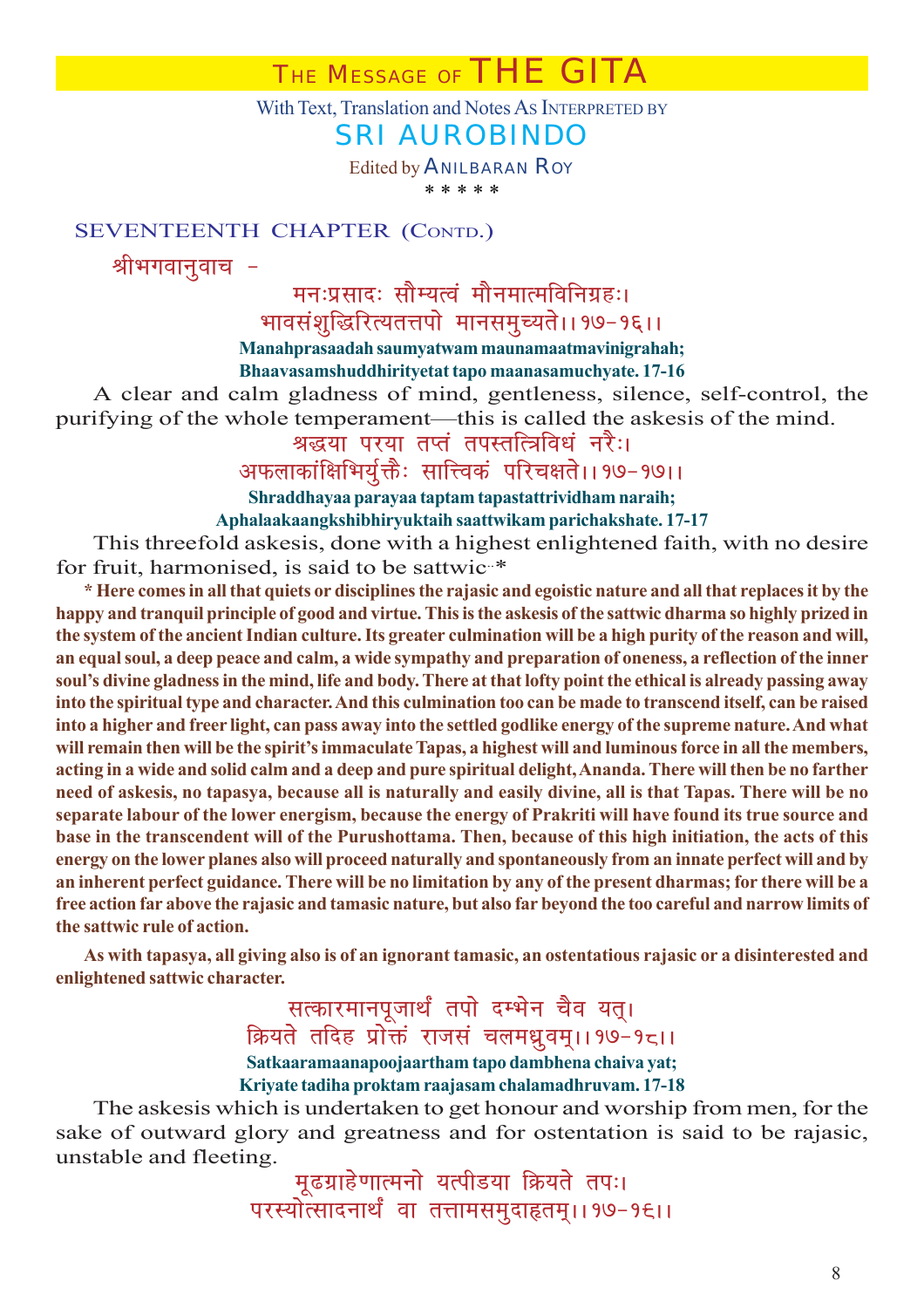#### **Moodhagraahenaatmano yat peedayaa kriyate tapah; Parasyotsaadanaartham vaa tattaamasamudaahritam. 17-19**

That askesis which is pursued under a clouded and deluded idea, performed with effort and suffering imposed on himself or else with a concentration of the energy in a will to do hurt to others, that is said to be tamasic.

## दातव्यमिति यद्दानं दीयते ऽनुपकारिणे।

देशे काले च पात्रे च तद्दानं सात्त्विकॅ स्मृतम् ।। १७-२०।।

#### **Daatavyamiti yaddaanam deeyate'nupakaarine;**

#### **Deshe kaale cha paatre cha taddaanam saattwikam smritam. 17-20**

The sattwic way\* of giving is to do it for the sake of the giving and the beneficence and to one who does no benefit in return; and it is to bestow in the right conditions of time and place and on the right recipient (who is worthy or to whom the gift can be really helpful).

**\* The culmination of the sattwic way of** *dana* **will bring into the action an increasing element of that. wide self-giving to others and to the world and to God,** *atma-dana, atma-samarpana,* **which is the high consecration of the sacrifice of works enjoined by the Gita. And the transcendence in the divine nature will be a greatest completeness of self-offering founded on the largest meaning of existence. All this manifold universe comes into birth and is constantly maintained by God's giving of himself and his powers and the lavish outflow of his self and spirit into all these existences; universal being, says the Veda, is the sacrifice of the Purusha. All the action of the perfected soul will be even such a constant divine giving of itself and its powers, an outflowing of the knowledge, light, strength, love, joy, helpful shakti which it possesses in the Divine and by his influence and effluence on all around it according to their capacity of reception or on all this world and its creatures. That will be the complete result of the complete self-giving of the soul to the Master of our existence.**

## यत्तु प्रत्युपकारार्थं फलमुद्दिश्य वा पुनः। वीयते च परिक्लिष्टं तद्दानं राजसं स्मृतम् । १७-२१।। **Yattu pratyupakaaraartham phalamuddishya vaa punah; Deeyate cha pariklishtam taddaanam raajasam smritam. 17-21**

The rajasic kind of giving is that which is done with unwillingness or violence to oneself or with a personal and egoistic object or in the hope of a return of some kind.

## अदेशकाले यहानमपात्रेभ्यश्च दीयते।

## असत्कृतमवज्ञातं तत्तामसमुदाहृतम् ।। १७-२२।।

## **Adeshakaale yaddaanamapaatrebhyashcha deeyate;**

### **Asatkritamavajnaatam tattaamasamudaahritam. 17-22**

The tamasic gift is offered with no consideration of the right conditions of time, place and object; it is offered without regard for the feelings of the recipient and despised by him even in the acceptance.

# ऊँ तत्सदिति निर्देशो ब्रह्मणस्त्रिविधः स्मृतः।

## ब्राह्मणास्तेन वेदाश्च यज्ञाश्च विहिताः पुराति १७-२३।।

#### **Om tatsaditi nirdesho brahmanas trividhah smritah;**

#### **Braahmanaastena vedaashcha yajnaashcha vihitaah puraa. 17-23**

The formula OM,\* Tat, Sat, is the triple definition of the Brahman, by whom the Brahmanas, the Vedas and sacrifices were created of old.

**\* Tat, That, indicates the Absolute. Sat indicates the supreme and universal existence in its principle. OM is the symbol of the triple Brahman, the outward-looking, the inward or subtle and the superconscient causal Purusha. Each letter A, U, M indicates one of these three in ascending order and the syllable as a whole brings out the fourth state, Turiya, which rises to the Absolute.**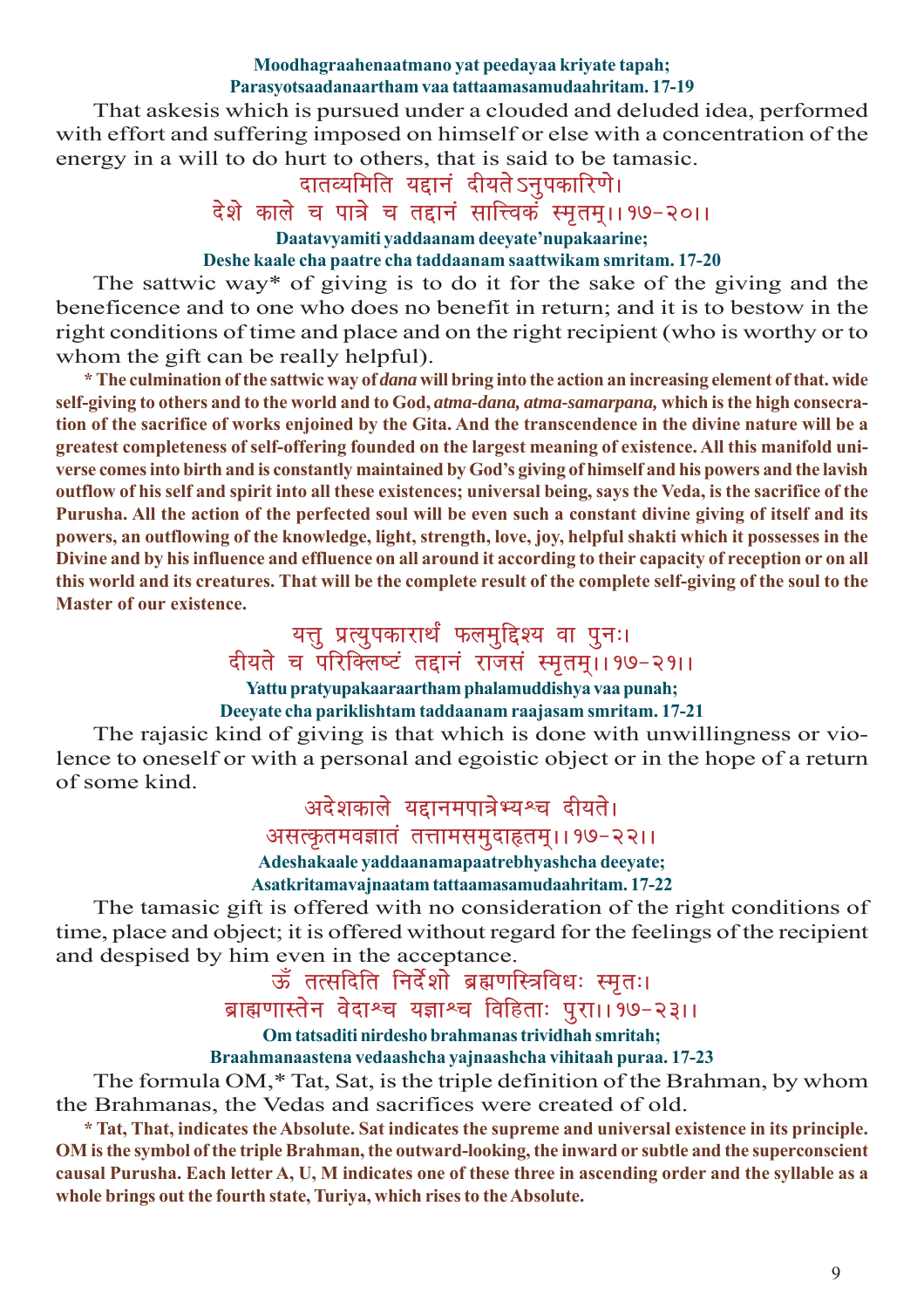## तस्मादोमित्युदाहृत्य यज्ञदानतपःक्रियाः। प्रवर्तन्ते विधानोक्ताः सततं ब्रह्मवादिनाम।। १७-२४।।

#### **Tasmaadomityudaahritya yajnadaanatapahkriyaah;**

## **Pravartante vidhaanoktaah satatam brahmavaadinaam. 17-24**

Therefore with the pronunciation\* of OM the acts of sacrifice, giving and askesis as laid down in the rules are always commenced by the knowers of the Brahman. **\* It is a reminder that our work should be made an expression of the triple Divine in our inner being and turned towards him in the idea and motive.**

#### $\overline{\mathsf{r}}$ तदित्यनभिसंधाय फलं यज्ञतपःक्रिया:। वानक्रियाश्च विविधाः क्रियन्ते मोक्षकांक्षिभिः।। १७-२५।।

## **Tadityanabhisandhaaya phalam yajnatapah kriyaah;**

### **Daanakriyaashcha vividhaah kriyante mokshakaangkshibhih. 17-25**

With the pronunciation of Tat and without desire of fruit are performed the various acts of sacrifice, askesis and giving by the seekers of liberation.

## सद्भावे साधुभावे च सदित्येतत्प्रयुज्यते।

## प्रशस्ते कर्मणि तथाँ सच्छब्दः पार्थ युज्यते।।१७-२६।।

# **Sadbhaave saadhubhaave cha sadityetatprayujyate;**

**Prashaste karmani tathaa sacchabdah paartha yujyate.**

Sat means good and it means existence; likewise, O Partha, the word Sat is used in the sense of a good work (for all good works prepare the soul for the higher reality of our being).

## यज्ञे तपसि दाने च स्थिति: सदिति चोच्यते। कर्म चैव तदर्थीयं सदित्येवाभिधीयते।। १७-२७।।

#### **Yajne tapasi daane cha sthitih saditi chochyate; Karma chaiva tadartheeyam sadityevaabhidheeyate.**

All firm abiding in sacrifice, giving and askesis and all works done with that central view, as sacrifice, as giving, as askesis, are Sat (for they build the basis for the highest truth of our spirit).

## अश्रद्धया हुतं दत्तं तपस्तप्तं कृतं च यत्। असदित्यूच्यते पार्थ न च तत्प्रेत्य नो इहा। १७-२८।।

#### **Ashraddhayaa hutam dattam tapastaptam kritam cha yat; Asadityuchyate paartha na cha tatpretya no iha.**

Whatever is wrought, without faith,\* oblation, giving**,** askesis or other work, Asat it is called, O Partha**;** it is nought, here or hereafter.

**\* Because,** *shraddha* **is the central principle of our existence, any of these things done without** *shraddha* **is a falsity and has no true meaning or true substance on earth or beyond, no reality, no power to endure or create in life here or after the mortal life in greater regions of our conscious spirit. The soul's faith, not a mere intellectual belief, but its concordant will to know, to see, to believe and to do and be according to its vision and knowledge, is that which determines by its power the measure of our possibilities of becoming, and it is this faith and will turned in all our inner and outer self, nature and action towards all that is highest, most divine, most real and eternal that will enable us to reach the supreme perfection.**

## इति श्रीमद्भगवद्**गीतासूपनिषत्सु ब्रह्मविद्यायां योगशास्त्रे** श्रीकृष्णार्जुन संवादे श्रद्धात्रयविभागयोगो नाम सप्तदशो $\,$ ध्यायः।।

**Iti Srimad Bhagavadgeetaasoopanishatsu Brahmavidyaayaam Yogashaastre Sri Krishnaarjunasamvaade Shraddhaatrayavibhaagayogo Naama Saptadasho'dhyaayah**

**Thus in the** *Upanishad* **of the glorious** *Bhagavad Gita,* **the science of the Eternal, the Scripture of Yoga, the dialogue between Sri Krishna and Arjuna, ends the seventeenth discourse entitled: "The Yoga of the Division of the Threefold Faith"**